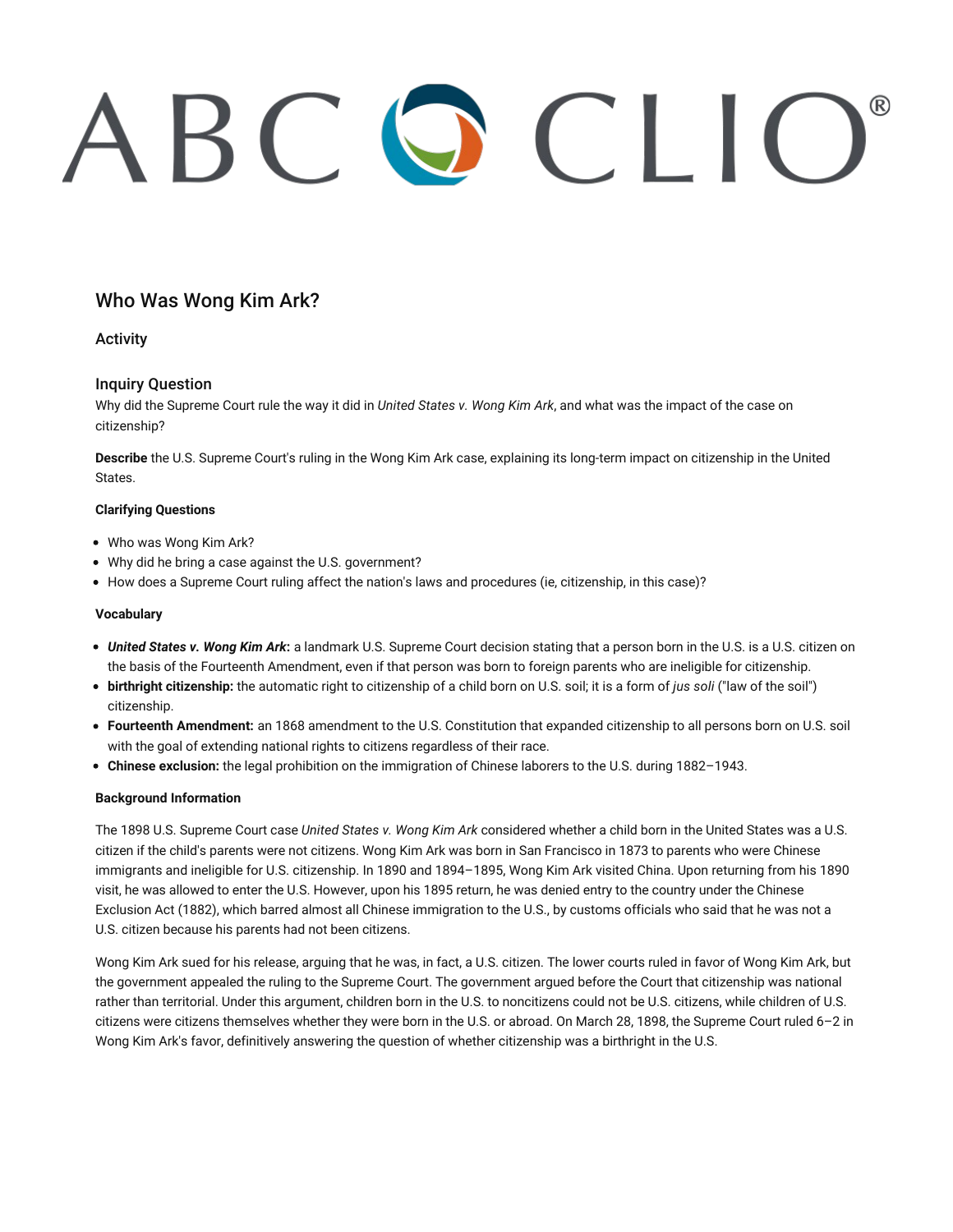#### Biography

**Author:** William B. Noseworthy, assistant professor of history **Description:** This reference article provides a biography of Wong Kim Ark, the Chinese American man at the center of the U.S. Supreme Court case *United States v. Wong Kim Ark* (1898).

#### **Context and Things to Consider:**

- Who was Wong Kim Ark—where did he come from, and who were his parents?
- Why was Wong Kim Ark barred from reentering the U.S. after a visit to China?
- What was Wong Kim Ark's argument in *United States v. Wong Kim Ark*? What was the government's argument?
- What did the Supreme Court's ruling in *United States v. Wong Kim Ark* establish? Why is the ruling important?

#### Wong Kim Ark

Wong Kim Ark was a Chinese American whose case, *United States v. Wong Kim Ark* (1898), was a landmark Supreme Court decision stating that a person born in the United States is a U.S. citizen, even if that person was born to foreign parents who are ineligible for citizenship. In this case, the Court ruled that it did not matter that Wong Kim Ark's parents were excluded from citizenship due to their Chinese nationality. According to the Court's decision, as long as a child is born on U.S. soil, they are a citizen, and citizenship cannot be defined by the race or nationality of their parents.



#### **Early Life and Travels**

Wong Kim Ark was born to Chinese parents in San Francisco in 1873. His parents were legal residents of the U.S., but they were barred from becoming U.S. citizens under the 1802 Naturalization Law because they were Chinese. Wong Kim Ark lived in San Francisco, where he worked as a cook.

Wong Kim Ark's parents returned to China in 1890. He followed them to China later in 1890 and returned to San Francisco on July 26, 1890. Timothy Phelps, the customs collector at the Port of San Francisco, allowed Wong Kim Ark to enter the U.S. as a citizen. Having successfully returned to the U.S. as a citizen in 1890, Wong Kim Ark left the U.S. again in 1894 to visit China. When he returned in August 1895, an anti-Chinese customs collector, John H. Wise, claimed Wong Kim Ark was not a citizen and the Chinese Exclusion Act (1882) barred him from entering the U.S.

#### **Legal Challenge**

Wong Kim Ark hired Thomas Riordon, a prominent attorney, to handle his case. They argued that Wong Kim Ark was indeed a citizen under the terms of the Fourteenth Amendment—which states that "All persons born or naturalized in the United States, and subject to the jurisdiction thereof, are citizens of the United States and of the state wherein they reside"—because he was born in San Francisco.

By all established legal precedents, *Wong Kim Ark* should have been an open and shut case, but legal criteria cannot account for shifts in popular opinion and political pressure. At the time, anti-Chinese sentiment was widespread. The Chinese Exclusion Act (1882), which barred most Chinese from entering the U.S., had just been extended in 1892 with the help of anti-Chinese labor unions. In this atmosphere, the government challenged the idea that someone of Chinese descent could be a U.S. citizen.

U.S. District Attorney Henry S. Foot argued that someone born to Chinese parents in the U.S. should be ruled a subject of China, not a U.S. citizen. Foot argued that the birthright citizenship enshrined in the U.S. Constitution was intended to exclude Chinese and that including them would threaten the "very existence of our Country." Foot lost his argument, but San Francisco lawyer George D. Collins led the appeal to the Supreme Court in 1898. He argued that citizenship was based on the nationality of one's parents, and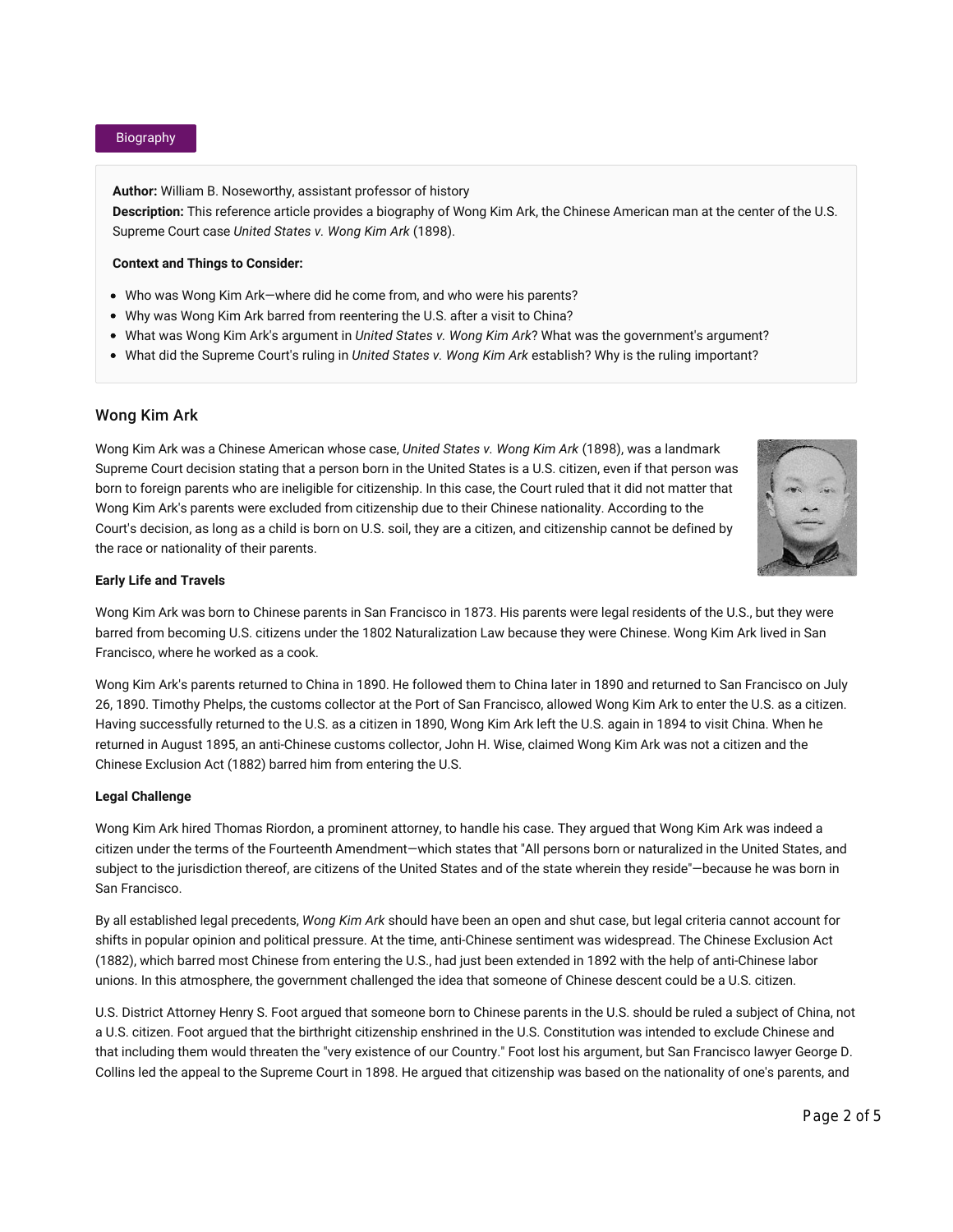therefore Wong Kim Ark was not a U.S. citizen because his parents were Chinese nationals.

#### **The Ruling**

The issue facing the Court was the nature of birthright. Wong Kim Ark argued the concept of birthright was territorial, which meant anyone born on U.S. soil received birthright citizenship. However, the opposition contended birthright was national, and therefore the children of a U.S. citizen could become U.S. citizens, even when born abroad, but the children of Chinese parents were to be considered Chinese, even if they were not born in China. In other words, the Court had to determine whether citizenship was determined by soil (*jus soli*) or by blood (*jus sanguinis*)?

The Court ruled 6–2 in Wong Kim Ark's favor. Justice Horace Grey's majority opinion in the case cited, in part, common law (that is, English law based on custom and legal precedent rather than laws and statutes). The U.S. Constitution drew on English common law, and it had served as precedent for U.S. law. Under English common law, persons born on the king's land were the subject of the king unless their parents were enemy occupiers or foreign ambassadors representing another nation. Grey noted that the Constitution did not contradict this aspect of common law, thus supporting the argument for birthright citizenship, and the Fourteenth Amendment did not alter that. Thus, according to the Court, citizenship was determined by soil, meaning where someone was born, rather than blood, meaning the nationality of their parents.

The ruling in *Wong Kim Ark* was a critical landmark, indicating that exclusion of individuals from U.S. citizenship based on their race was not a principle that could be upheld by the highest court in the land if the individual had been born on U.S. soil.

With his citizenship established, Wong Kim Ark was later able to bring three of his sons to the U.S. from China.

#### **William B. Noseworthy**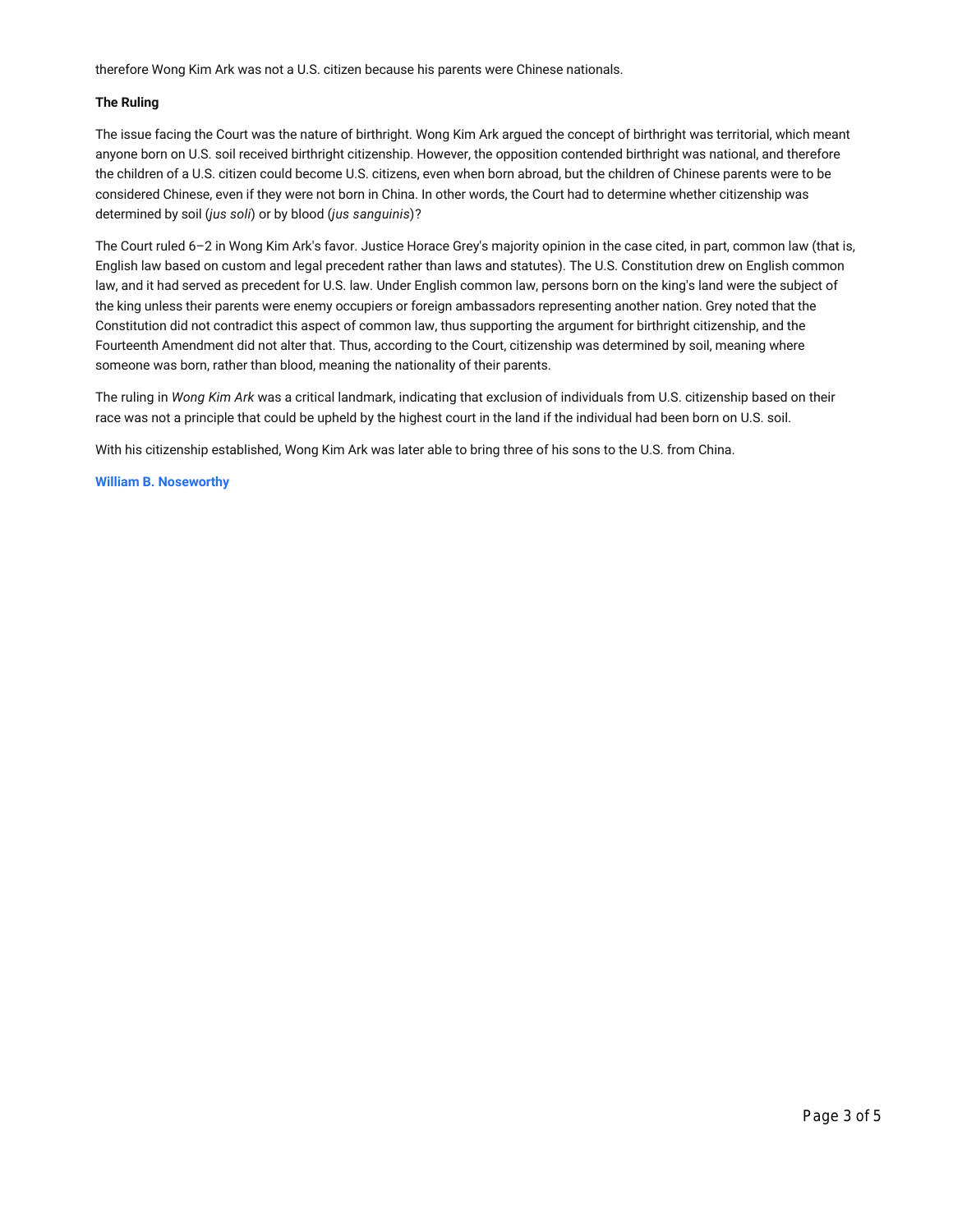# Government Doc

#### **Author:** U.S. Congress

**Description:** The citizenship clause of the Fourteenth Amendment addresses the nature of what it means to be a U.S. citizen. **Date:** introduced in 1866, ratified in 1868

#### **Context and Things to Consider:**

- What was the purpose of the Fourteenth Amendment? What were the circumstances of its passage?
- Who does the Fourteenth Amendment say qualifies for U.S. citizenship?
- How did the Fourteenth Amendment impact the status of citizenship in the U.S.?

# Citizenship Clause of the Fourteenth Amendment

*Ratified in 1868, the Fourteenth Amendment to the U.S. Constitution expanded citizenship to all persons born on U.S. soil with the goal of extending national rights to citizens regardless of their race. It was the second of three so-called Reconstruction Amendments passed in the wake of the Civil War to address issues of antebellum and reconstruction America, including the nature of citizenship, the ability of states to define and categorize their voters, and the impact of the war on the people and their debts. There are five sections to the Fourteenth Amendment; Section 1 of the amendment addresses citizenship.*

Section 1. All persons born or naturalized in the United States and subject to the jurisdiction thereof, are citizens of the United States and of the State wherein they reside. No State shall make or enforce any law which shall abridge the privileges or immunities of citizens of the United States; nor shall any State deprive any person of life, liberty, or property, without due process of law; nor deny to any person within its jurisdiction the equal protection of the laws.

**U.S. Constitution. amend. XIV. sec. 1.**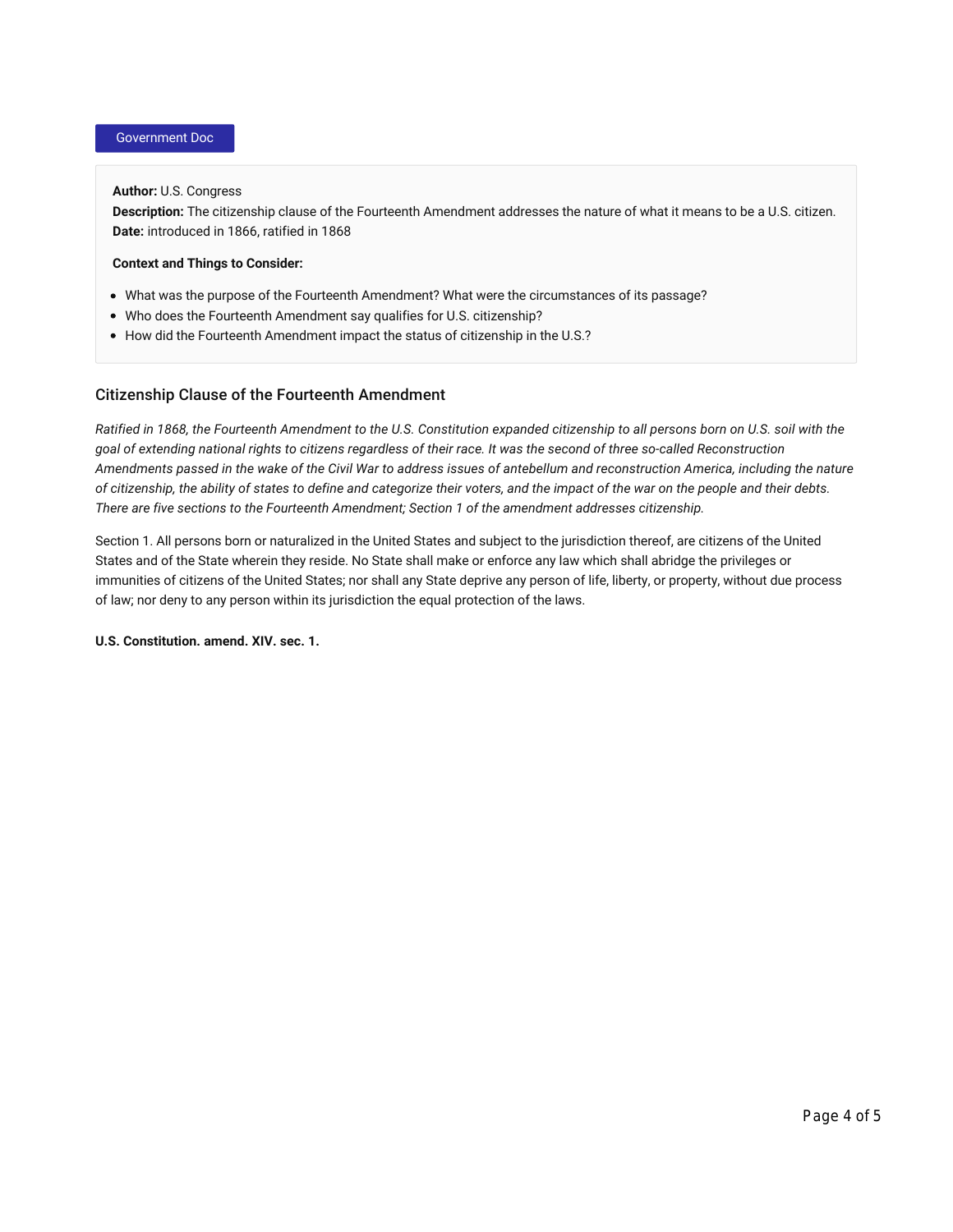## **MLA Citation**

"*U.S. v. Wong Kim Ark*: Confirming U.S. Citizenship As a Birthright Activity: Who Was Wong Kim Ark?" *ABC-CLIO Solutions*, ABC-CLIO, 2022, stgeducatorsupport.abc-clio.com/Support/InvestigateActivity/2280600. Accessed 9 May 2022.

COPYRIGHT 2022 ABC-CLIO, LLC

https://stgeducatorsupport.abc-clio.com/Content/StudentActivity/2280600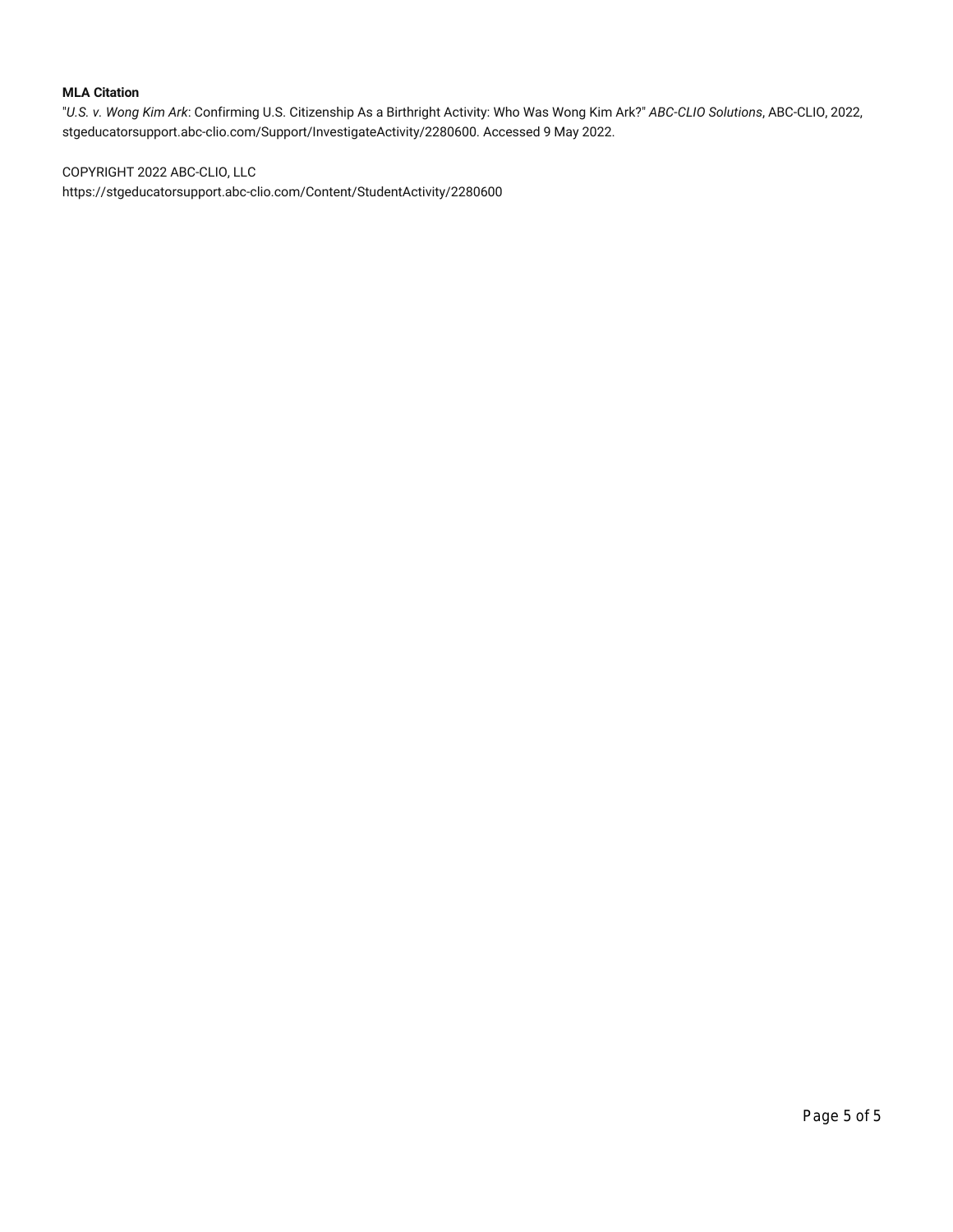

Name Name Name Name

Class Class Class Class

Who Was Wong Kim Ark?

# **Collect and Organize Information Collect and Organize Information**

Inquiry Question **Present in Avenue Court's ruling in the Wong Kim Ark case**, explaining location its long-term impact on citizenship in the United States.  $\sim$  the U.S. **Inquiry Question** Describe the U.S. Supreme Court's ruling in the Wong Kim Ark case, explainin

| <b>Wong Kim Ark's Argument</b>                                              | The Government's Argument |
|-----------------------------------------------------------------------------|---------------------------|
|                                                                             |                           |
|                                                                             |                           |
| What does the Fourteenth Amendment state?                                   |                           |
|                                                                             |                           |
| What reasons did the Supreme Court give for ruling in Wong Kim Ark's favor? |                           |
|                                                                             |                           |
| What impact did United States v. Wong Kim Ark have on citizenship?          |                           |
|                                                                             |                           |